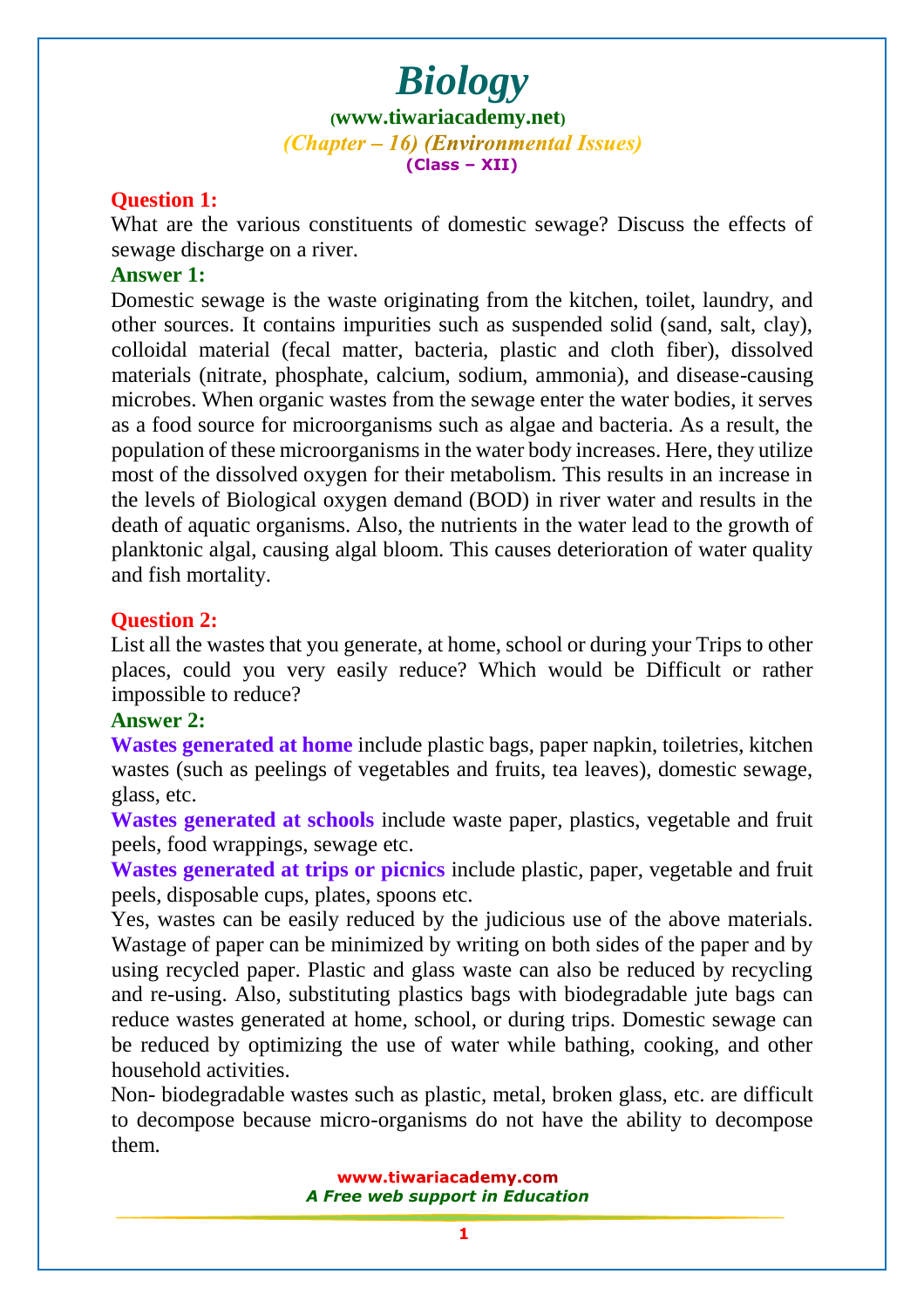**([www.tiwariacademy.net](http://www.tiwariacademy.net/))** (Chapter – 16) (Environmental Issues) **(Class – XII)**

#### **Question 3:**

Discuss the causes and effects of global warming. What measures need to be taken to control global warming?

#### **Answer 3:**

Global warming is defined as an increase in the average temperature of the Earth's surface.

**Causes of global warming:** Global warming occurs as a result of the increased concentration of greenhouse gases in the atmosphere. Greenhouse gases include carbon dioxide, methane, and water vapour. These gases trap solar radiations released back by the Earth. This helps in keeping our planet warm and thus, helps in human survival. However, an increase in the amount of greenhouse gases can lead to an excessive increase i[n the Earth's](www.tiwariacademy.com) temperature, leading to global warming. Global warming is a result of industrialization, burning of fossil fuels, and deforestation.

**Effects of global warming:** Global warming is defined as an increase in the average temperature of the Earth's surface. It has been observed that in the past three decades, the average temperature of the Earth has increased by 0.6ºC. As a result, the natural water cycle has been disturbed resulting in changes in the pattern of rainfall. It also changes the amount of rain water. Also, it results in the melting of Polar ice caps and mountain glaciers, which has caused a rise in the sea level, leading to the inundation of coastal regions.

**Control measures for preventing global warming:**

- $\triangleright$  Reducing the use of fossil fuels
- $\triangleright$  Use of bio-fuels
- $\triangleright$  Improving energy efficiency
- ▶ Use of renewable source of energy such as CNG etc.
- Reforestation.
- $\triangleright$  Recycling of materials

# **Question 4:**

Match the items given in column A and B:

| <b>Column A</b> |                            | <b>Column B</b> |                                     |
|-----------------|----------------------------|-----------------|-------------------------------------|
| (a)             | Catalytic converter        | (i)             | Particulate matter                  |
| (b)             | Electrostatic precipitator | (ii)            | Carbon monoxide and nitrogen oxides |
| (c)             | <b>Earmuffs</b>            | (iii)           | High noise level                    |
| (d)             | Landfills                  | (iv)            | Solid wastes                        |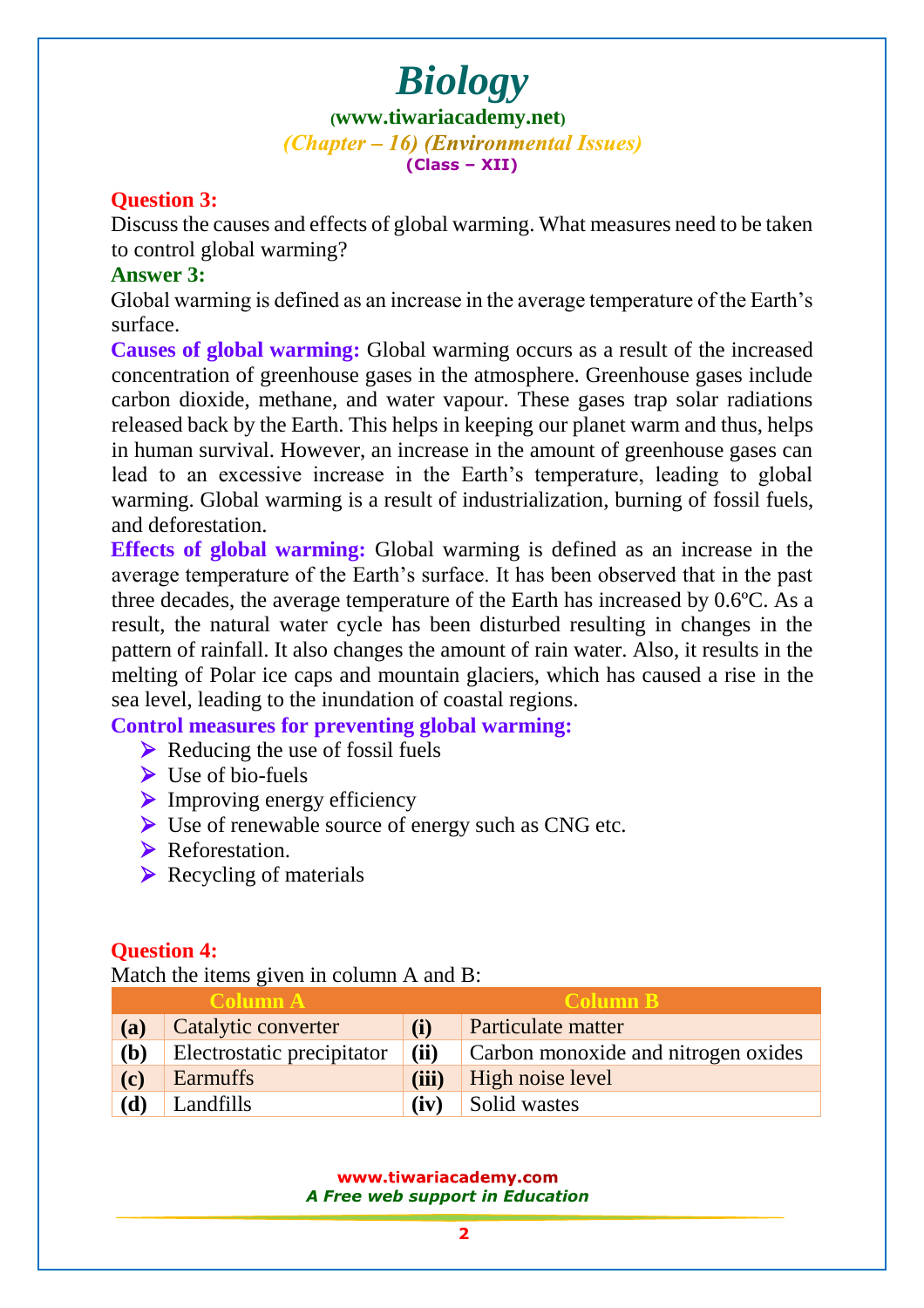**([www.tiwariacademy.net](http://www.tiwariacademy.net/))** (Chapter – 16) (Environmental Issues) **(Class – XII)**

#### **Answer 4:**

| <b>Column A</b> |                            | <b>Column B</b> |                                     |
|-----------------|----------------------------|-----------------|-------------------------------------|
| (a)             | Catalytic converter        | (ii)            | Carbon monoxide and nitrogen oxides |
| (b)             | Electrostatic precipitator | (i)             | Particulate matter                  |
| (c)             | <b>Earmuffs</b>            | (iii)           | High noise level                    |
| (d)             | Landfills                  | (iv)            | Solid wastes                        |

### **Question 5:**

Write critical notes on the following:

**(a)** Eutrophication

**(b)** Biological magnification

**(c)** Groundwater depletion and ways for its replenishment

# **Answer 5:**

**(a) Eutrophication:** It is the natural ageing process of a lake caused due to nutrient enrichment. It is brought down by the runoff of nutrients such as animal wastes, fertilizers, and sewage from land which leads to an increased fertility of the lake. As a result, it causes a tremendous increase in the primary productivity of the ecosystem. This leads to an increased growth of algae, resulting into algal blooms. Later, the decomposition of these algae depletes the supply of oxygen, leading to the death of other aquatic animal life.

**(b) Biological magnification:** To protect the crops from the several diseases and pests, a large number of pesticides are used. These pesticides reach the soil and are absorbed by plants with water and minerals from the soil. Due to rain, these chemicals can also enter water sources and into the body of aquatic plants and animals. As a result, chemicals enter the food chain. Since these chemicals cannot be decomposed, they keep on accumulating at each trophic level. The maximum concentration is accumulated at the top carnivore's level. This increase in the concentration of pollutants [or harmful chem](www.tiwariacademy.com)icals with an increase in the trophic level is called biological magnification. For example, high DDT concentrations were found in a pond. The producers (phytoplankton) were found to have 0.04 ppm concentration of DDT. Since many types of phytoplankton were eaten by zooplankton (consumers), the concentration of DDT in the bodies of zooplankton was found to be 0.23 ppm. Small fish that feed on zooplankton accumulate more DDT in their body. Thus, large fish (top carnivore) that feed on several small fish have the highest concentration of DDT.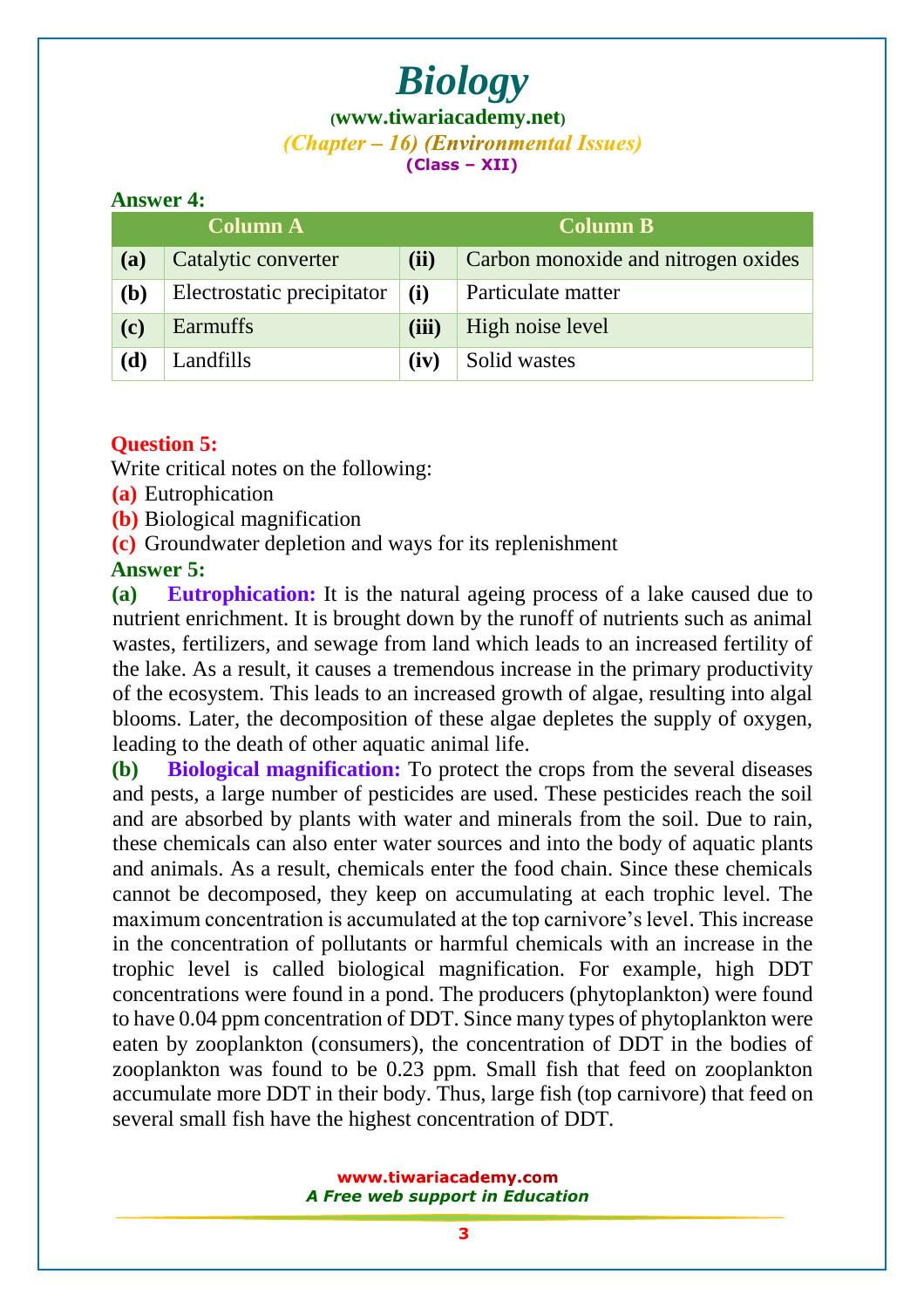

**(c) Ground water depletion and ways for its replenishment:** The level of ground water has decreased in the recent years. The source of water supply is rapidly diminishing each year because of an increase in the population and water pollution. To meet the demand of water, water is withdrawn from water bodies such as ponds, rivers etc. As a result, the source of ground water is depleting. This is because the amount of groundwater being drawn for human use is more than the amount replaced by rainfall. Lack of vegetation cover also results in very small amounts of water seeping through the ground. An increase in water pollution is another factor that has reduced the availability of ground water.

**Measures for replenishing ground water:**

- **Preventing over-exploitation of ground water**
- Optimizing water use and reducing water demand
- $\triangleright$  Rain water harvesting
- **Preventing deforestation and plantation of more trees**

#### **Question 6:**

Why ozone hole forms over Antarctica? How will enhanced ultraviolet Radiations affect us?

#### **Answer 6:**

The ozone hole is more prominent over the region of Antarctica. It is formed due to an increased concentration of chlorine in the atmosphere.

Chlorine is mainly released from [chlorofluorocarbon](www.tiwariacademy.com)s (CFC's) widely used as refrigerants. The CFC's magnate from the troposphere to the stratosphere, where they release chlorine atoms by the action of UV rays on them. The release of Chlorine atoms causes the conversion of ozone into molecular oxygen. One atom of chlorine can destroy around 10,000 molecules of ozone and causes ozone depletion.

The formation of the ozone hole will result in an increased concentration of UV - B radiations on the Earth's surface. UV −B damages DNA and activates the process of skin ageing. It also causes skin darkening and skin cancer. High levels of UV −B cause corneal cataract in human beings.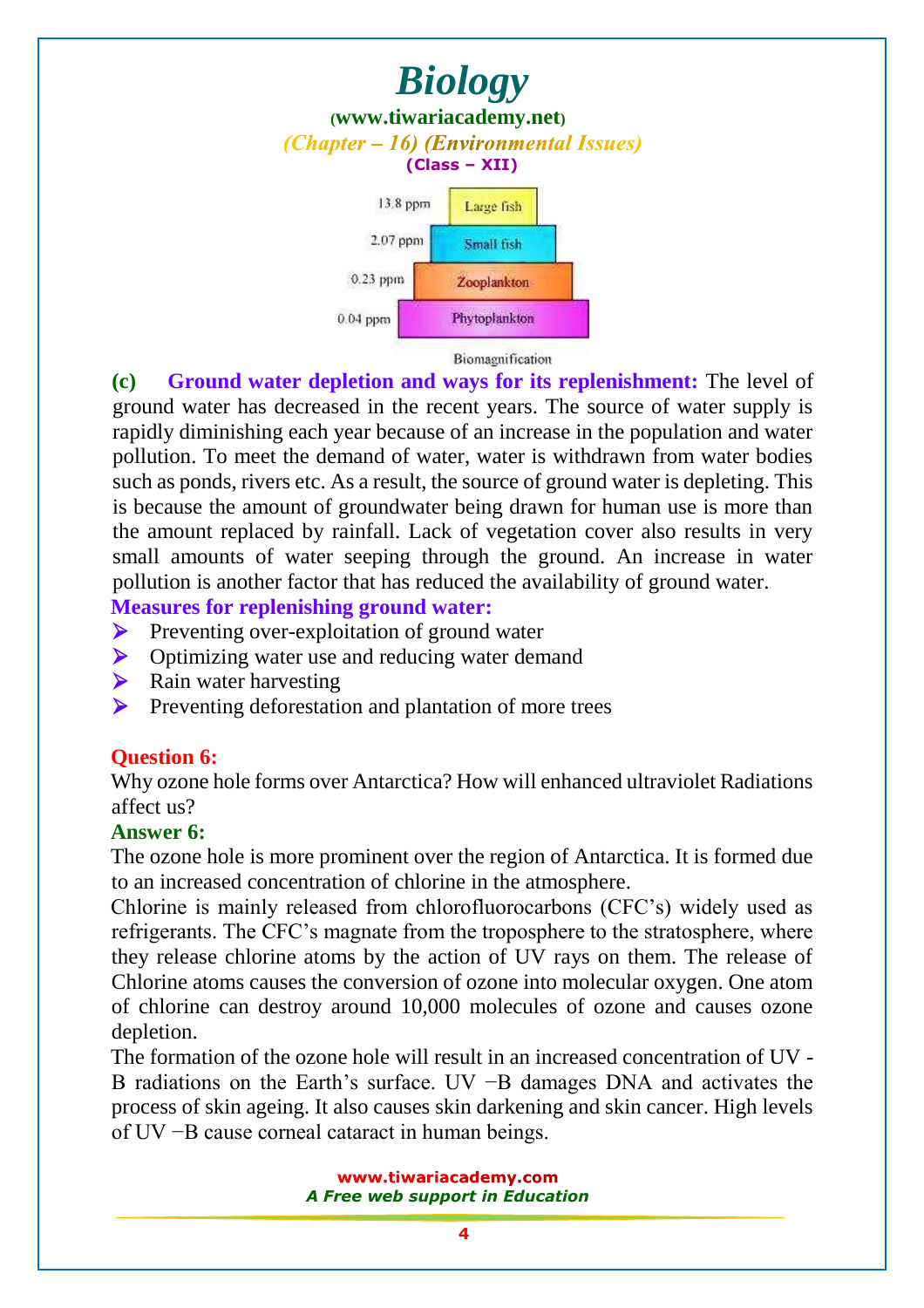**([www.tiwariacademy.net](http://www.tiwariacademy.net/))** (Chapter – 16) (Environmental Issues) **(Class – XII)**

### **Question 7:**

Discuss the role of women and communities in protection and conservation of forests.

#### **Answer 7:**

Women and communities have played a major role in environmental conservation movements.

 **Case study of the bishnoi community:** The Bishnoi community in Rajasthan strictly believes in the concept of living peacefully with nature. In 1731, the king of Jodhpur ordered his ministers to arrange wood for the construction of his new palace. For this purpose, the minister and the workers went to bishnoi village. There, a Bishnoi woman called Amrita Devi along with her daughter and hundreds of other Bishnois showed the courage to step forward and stop them from cutting trees. They embraced the trees and lost their lives at the hands of soldiers of the king. This resistance by the people of the village forced the king to give up the idea of cutting trees.

 **Chipko movement:** The Chipko movement was started in 1974 in the Garhwal region of the Himalayas. In this movement, the women from the village stopped the contractors from cutting forest trees by embracing them.

# **Question 8:**

What measures, as an individual, you would take to reduce environmental pollution?

# **Answer 8:**

The following initiatives can be taken to prevent environmental pollution: **Measures for preventing Air pollution**

- $\triangleright$  Planting more trees
- $\triangleright$  Use of clean and renewable energy sources such as CNG and bio-fuels
- $\triangleright$  Reducing the use of fossil fuels
- $\triangleright$  Use of catalytic converters in automobiles

# **Measures for preventing water pollution**

- $\checkmark$  Optimizing the use of water
- $\checkmark$  Using kitchen waste water i[n gardening](www.tiwariacademy.com) and other household purposes

# **Measures for controlling Noise pollution**

- Avoid burning crackers on Diwali
- **Plantation of more trees**

# **Measures for decreasing solid waste generation**

- $\checkmark$  Segregation of waste.
- Recycling and reuse of plastic and paper. Reducing the use of plastics.
- $\checkmark$  Composting of biodegradable kitchen waste.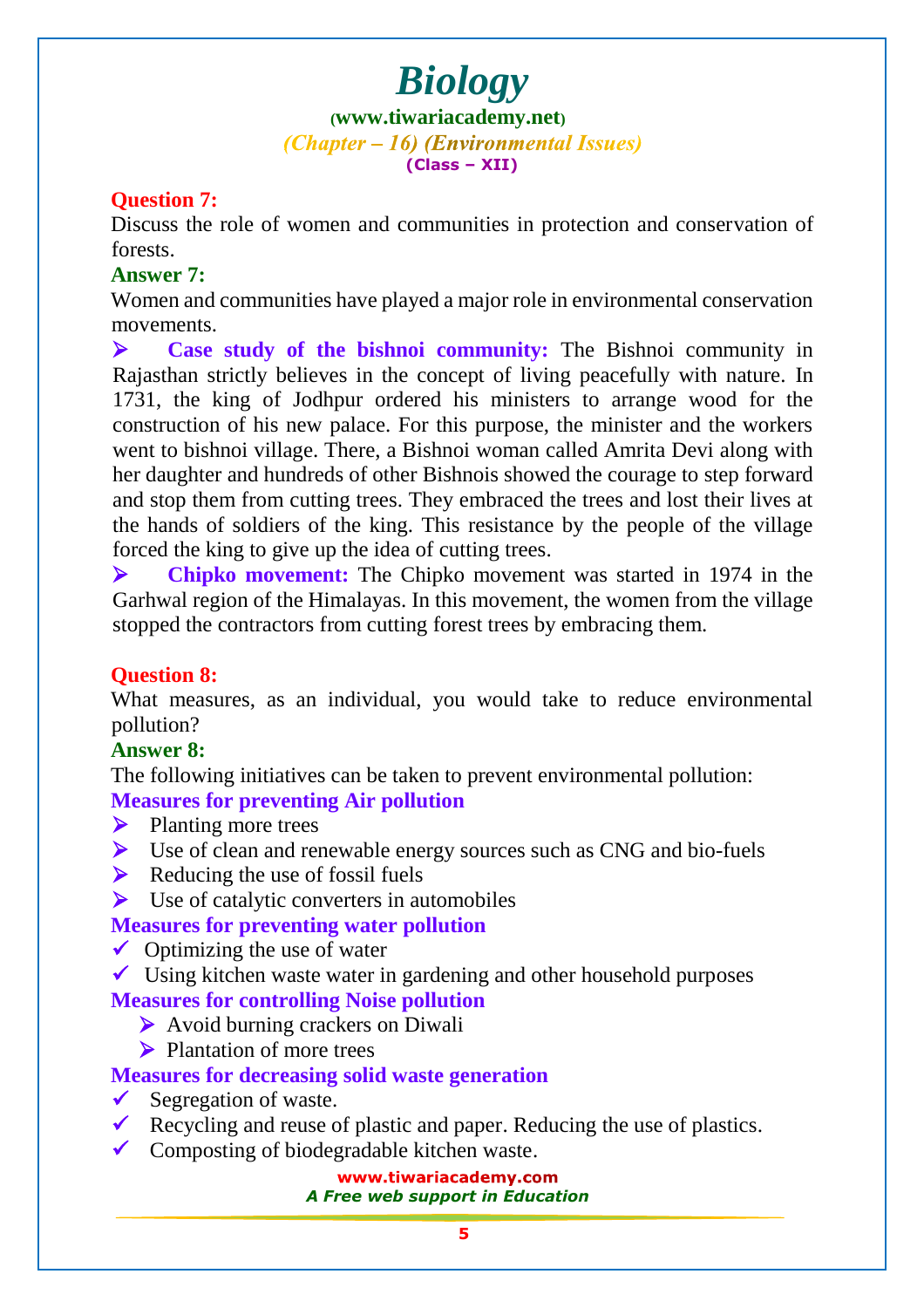**([www.tiwariacademy.net](http://www.tiwariacademy.net/))** (Chapter – 16) (Environmental Issues) **(Class – XII)**

### **Question 9:**

Discuss briefly the following:

- **(a)** Radioactive wastes
- **(b)** Defunct ships and e-wastes
- **(c)** Municipal solid wastes

#### **Answer 9:**

**(a) Radioactive wastes:** Radioactive wastes are generated during the process of generating nuclear energy from radioactive materials. Nuclear waste is rich in radioactive materials that generate large quantities of ionizing radiations such as gamma rays. These rays cause mutation in organisms, which often results in skin cancer. At high dosage, these rays can be lethal.

Safe disposal of radioactive wastes is [a big chall](www.tiwariacademy.com)enge. It is recommended that nuclear wastes should be stored after pre-treatment in suitable shielded containers, which should then be buried in rocks.

**(b) Defunct ships and e-wastes:** Defunct ships are dead ships that are no longer in use. Such ships are broken down for scrap metal in countries such as India and Pakistan. These ships are a source of various toxicants such as asbestos, lead, mercury etc. Thus, they contribute to solid wastes that are hazardous to health.

E-wastes or electronic wastes generally include electronic goods such as computers etc. Such wastes are rich in metals such as copper, iron, silicon, gold etc. These metals are highly toxic and pose serious health hazards. People of developing countries are involved in the recycling process of these metals and therefore, get exposed to toxic substances present in these wastes.

**(c) Municipal solid wastes:** Municipal solid wastes are generated from schools, offices, homes, and stores. It is generally rich in glass, metal, paper waste, food, rubber, leather, and textiles. The open dumps of municipal wastes serve as a breeding ground for flies, mosquitoes, and other disease-causing microbes. Hence, it is necessary to dispose municipal solid waste properly to prevent the spreading of diseases. Sanitary landfills and incineration are the methods for the safe disposal of solid wastes.

#### **Question 10:**

What initiatives were taken for reducing vehicular air pollution in Delhi? Has air quality improved in Delhi?

#### **Answer 10:**

Delhi has been categorized as the fourth most polluted city of the world in a list of 41 cities. Burning of fossil fuels has added to the pollution of air in Delhi.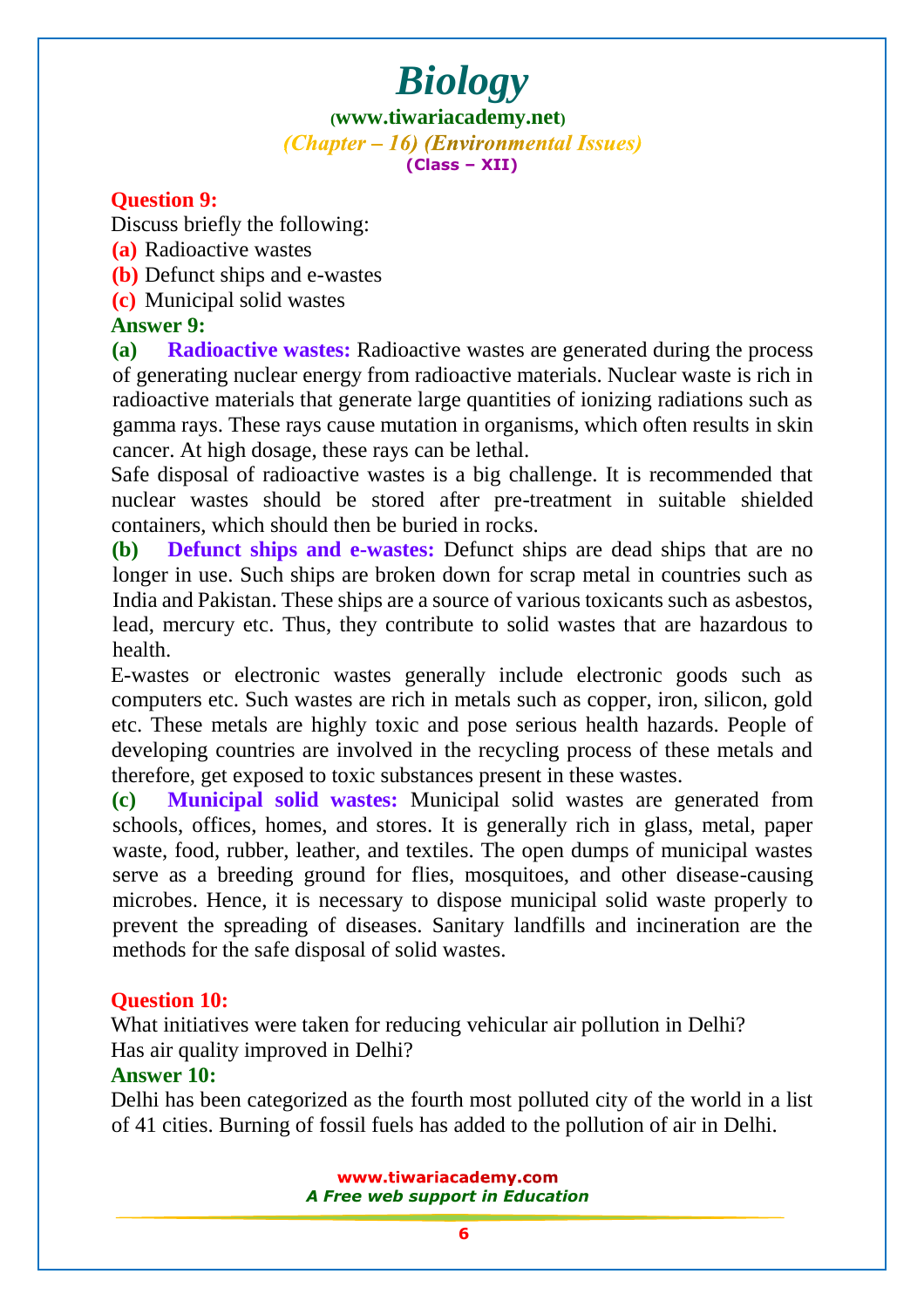#### **([www.tiwariacademy.net](http://www.tiwariacademy.net/))** (Chapter – 16) (Environmental Issues) **(Class – XII)**

Various steps have been taken to improve the quality of air in Delhi.

- Introduction of CNG (Compressed Natural Gas): By the order of the supreme court of India, CNG-powered vehicles were introduced at the end of year 2006 to reduce the levels of pollution in Delhi. CNG is a clean fuel that produces very little unburnt particles.
- $\triangleright$  Phasing out of old vehicles
- $\triangleright$  Use of unleaded petrol
- $\triangleright$  Use of low-sulphur petrol and diesel
- $\triangleright$  Use of catalytic converters
- $\triangleright$  Application of stringent pollution-level norms for vehicles
- $\triangleright$  Implementation of Bharat stage I, which is equivalent to euro II norms in vehicles of major Indian cities.

The introduction of CNG-powered vehicles has improved Delhi's air quality, which has lead to a substantial fall in the level of  $CO<sub>2</sub>$  and  $SO<sub>2</sub>$ . However, the problem of suspended particulate matter (SPM) and respiratory suspended particulate matter (RSPM) still persists.

### **Question 11:**

Discuss briefly the following:

- **(a)** Greenhouse gases
- **(b)** Catalytic converter
- **(c)** Ultraviolet B

# **Answer 11:**

**(a) Greenhouse gases:** The greenhouse effect refers to an overall increase in the average temperature of the Earth due to the presence of greenhouse gases. Greenhouse gases mainly consist of carbon dioxide, methane, and water vapour. When solar radiations reach the Earth, some of these radiations are absorbed. These absorbed radiations are released back into the atmosphere. These radiations are trapped by the greenhouse gases present in the atmosphere.. This helps in keeping our planet warm and thus, helps in [human s](www.tiwariacademy.com)urvival. However, an increase in the amount of greenhouse gases can lead to an excessive increase in the Earth's temperature, thereby causing global warming.

**(b) Catalytic converter:** Catalytic converters are devices fitted in automobiles to reduce vehicular pollution. These devices contain expensive metals such as platinum, palladium, and rhodium that act as catalysts. As the vehicular discharge passes through the catalytic converter, the unburnt hydrocarbons present in it get converted into carbon dioxide and water. Carbon monoxide and nitric oxide released by catalytic converters are converted into carbon dioxide and nitrogen gas (respectively).